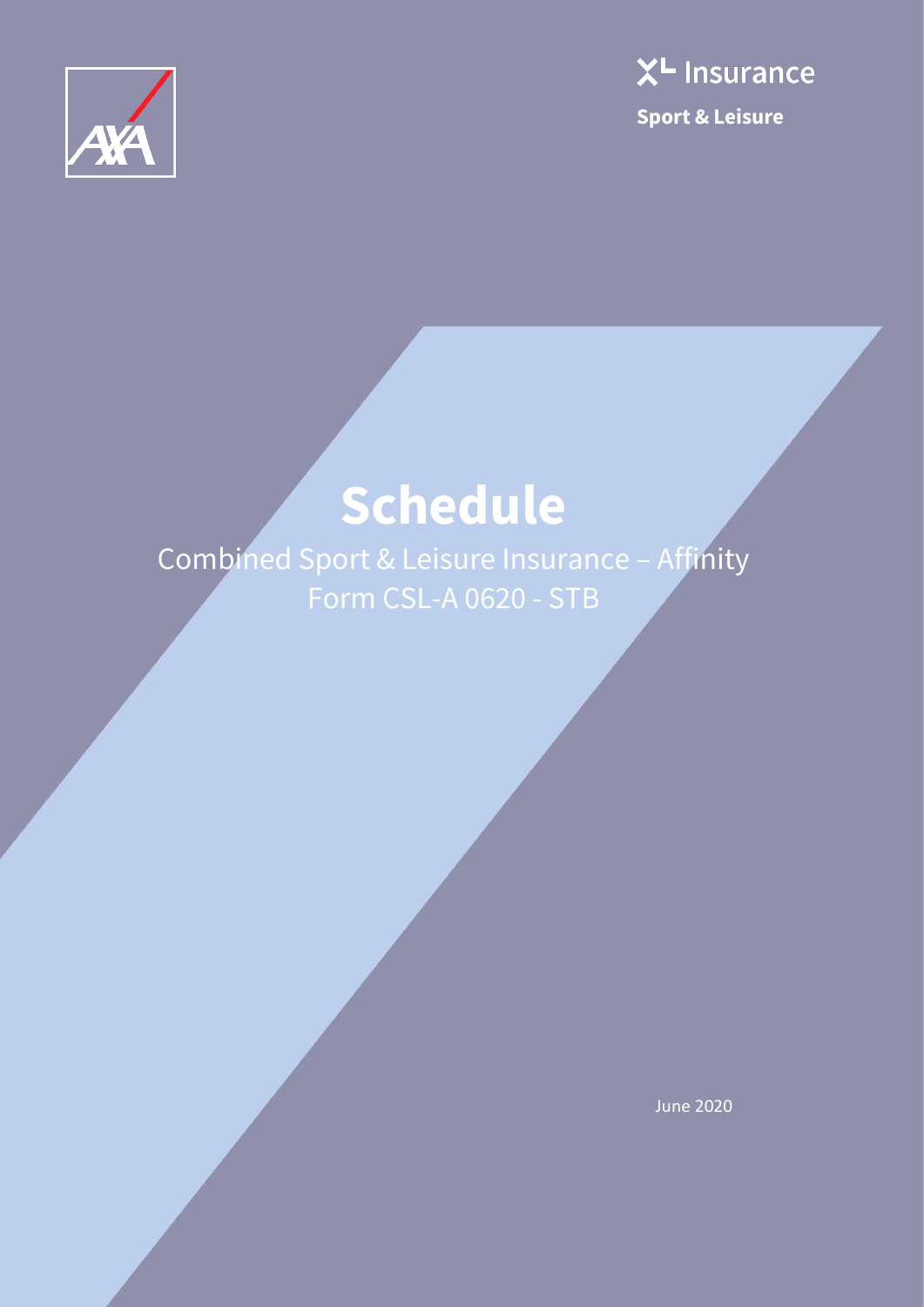### **Policy Details:**

| <b>Unique Market Ref:</b>   | B0334SC3342020714                                                                                                                                                                                                            |                                 |
|-----------------------------|------------------------------------------------------------------------------------------------------------------------------------------------------------------------------------------------------------------------------|---------------------------------|
| <b>Policy No:</b>           | XLC-BCC-1223-0521                                                                                                                                                                                                            |                                 |
| <b>Wording:</b>             | Combined Sport & Leisure Insurance - Affinity<br>$(CSL-A 0620 - STB)$                                                                                                                                                        |                                 |
| Insured:                    | <b>BRITISH COUNCIL FOR CHINESE MARTIAL ARTS (BCCMA)</b>                                                                                                                                                                      |                                 |
| <b>Insured's Address:</b>   | c/o 54 Wren Road, Sidcup, Kent, DA14 4NG                                                                                                                                                                                     |                                 |
| <b>Premises:</b>            | None                                                                                                                                                                                                                         |                                 |
| <b>Business:</b>            | National Governing Body for Chinese Martial Arts in the UK<br>Including all Registered Instructors & Students & Clubs                                                                                                        |                                 |
| <b>Period of Insurance:</b> | From: 1st May 2021                                                                                                                                                                                                           | To: 30 <sup>th</sup> April 2022 |
|                             | Both dates Inclusive local standard time at the <b>Insured's</b> address stated<br>above                                                                                                                                     |                                 |
|                             | This policy will not automatically renew: notice is hereby given that cover<br>will terminate and not be renewed at the expiry date unless a new<br>agreement is reached between the <b>Insurer</b> and the <b>Insured</b> . |                                 |

### **Material Damage Section Not Operative**

### **Specifications**

### **Sports and Business Equipment**

| <b>Description:</b>     | All Risks Property Damage |  |
|-------------------------|---------------------------|--|
| Sum Insured Full Value: | GBP 0                     |  |
| Item Limit:             | GBP 0                     |  |
| Excess:                 | GBP 0                     |  |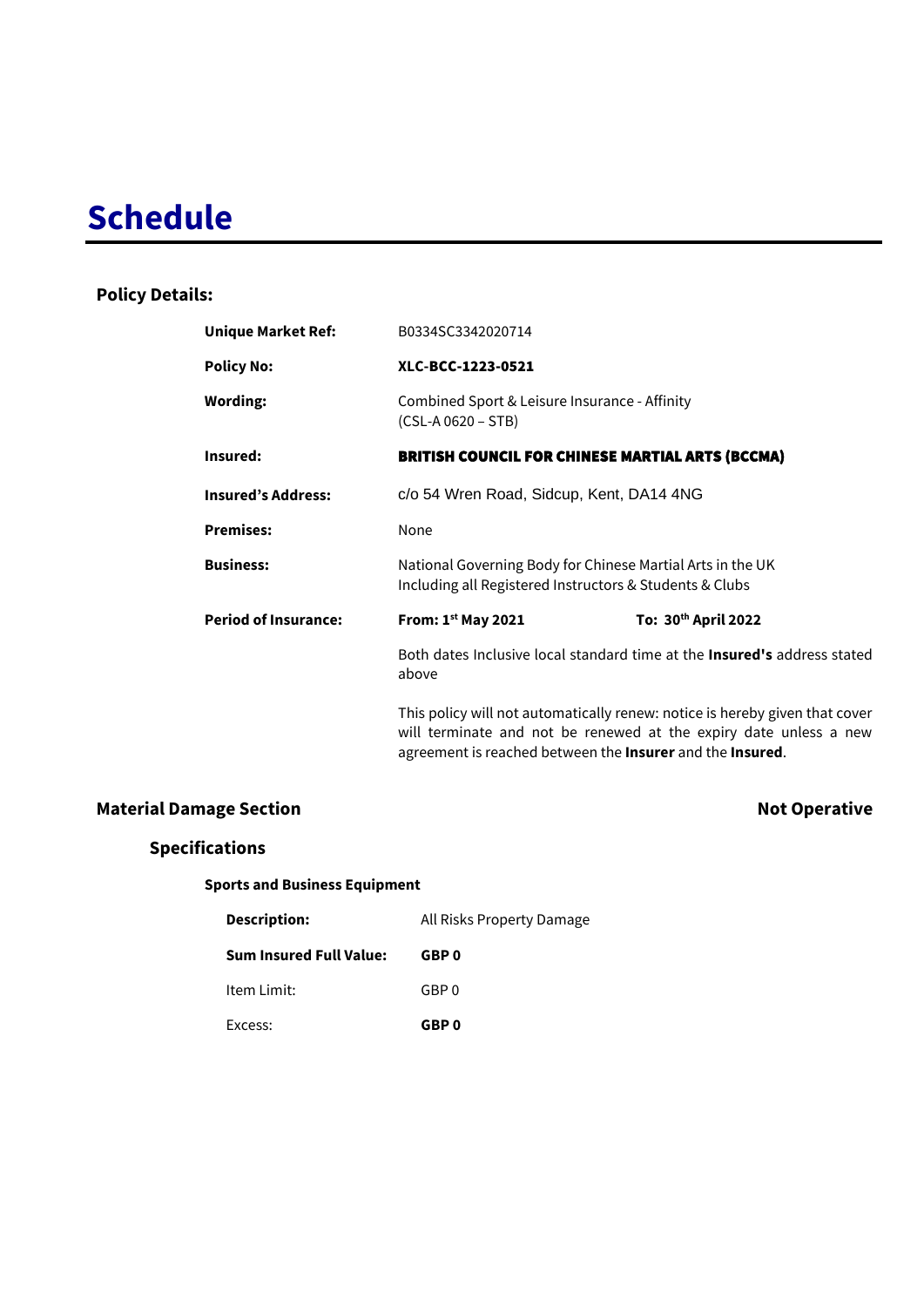



### **Liability Section Operative**

**Operative** 

Covered Jurisdictions: **United Kingdom**

| <b>Public Liability Sub-Section</b> |  |
|-------------------------------------|--|
|-------------------------------------|--|

| <b>Limit of Liability:</b> | GBP 10,000,000 any one Occurrence                                                                                               |                                                          |
|----------------------------|---------------------------------------------------------------------------------------------------------------------------------|----------------------------------------------------------|
| <b>Extension:</b>          | Pollution Liability:                                                                                                            | GBP 5,000,000 any one Occurrence<br>and in the aggregate |
| Trigger:                   | Incidents Occurring During                                                                                                      |                                                          |
| <b>Occurrence Limit:</b>   | Combined                                                                                                                        |                                                          |
| <b>Excess:</b>             | <b>GBP 100</b>                                                                                                                  |                                                          |
|                            | Applicable to Injury and Damage                                                                                                 |                                                          |
|                            | Applicable to Defence Costs                                                                                                     |                                                          |
| <b>Defence Costs:</b>      | Inclusive                                                                                                                       |                                                          |
| <b>Retroactive Date:</b>   | Not Applied                                                                                                                     |                                                          |
|                            | Except Data Protection Act: Not Applied                                                                                         |                                                          |
| <b>Business Premises:</b>  | The <b>Business</b> is carried on from premises in the following territories and<br>no others for the purposes of this Section: |                                                          |
|                            | <b>United Kingdom</b>                                                                                                           |                                                          |

### **Product Liability Sub-Section Contract Contract Contract Contract Contract Contract Contract Contract Contract Contract Contract Contract Contract Contract Contract Contract Contract Contract Contract Contract Contract**

| <b>Limit of Liability:</b>                 | GBP 10,000,000 any one Occurrence and in the aggregate |                                                          |
|--------------------------------------------|--------------------------------------------------------|----------------------------------------------------------|
| <b>Extension:</b>                          | Pollution Liability:                                   | GBP 5,000,000 any one Occurrence<br>and in the aggregate |
| Trigger:                                   | <b>Incidents Occurring During</b>                      |                                                          |
| <b>Occurrence Limit:</b>                   | Combined                                               |                                                          |
| Excess:                                    | <b>GBP 100</b>                                         |                                                          |
|                                            | Applicable to Injury and Damage                        |                                                          |
|                                            | Applicable to Defence Costs                            |                                                          |
| <b>Defence Costs:</b>                      | Inclusive                                              |                                                          |
| <b>Retroactive Date:</b>                   | Not Applied                                            |                                                          |
|                                            | <b>Except Consumer Not Applied</b>                     |                                                          |
| <b>Products sold in or</b><br>supplied to: | <b>United Kingdom</b>                                  |                                                          |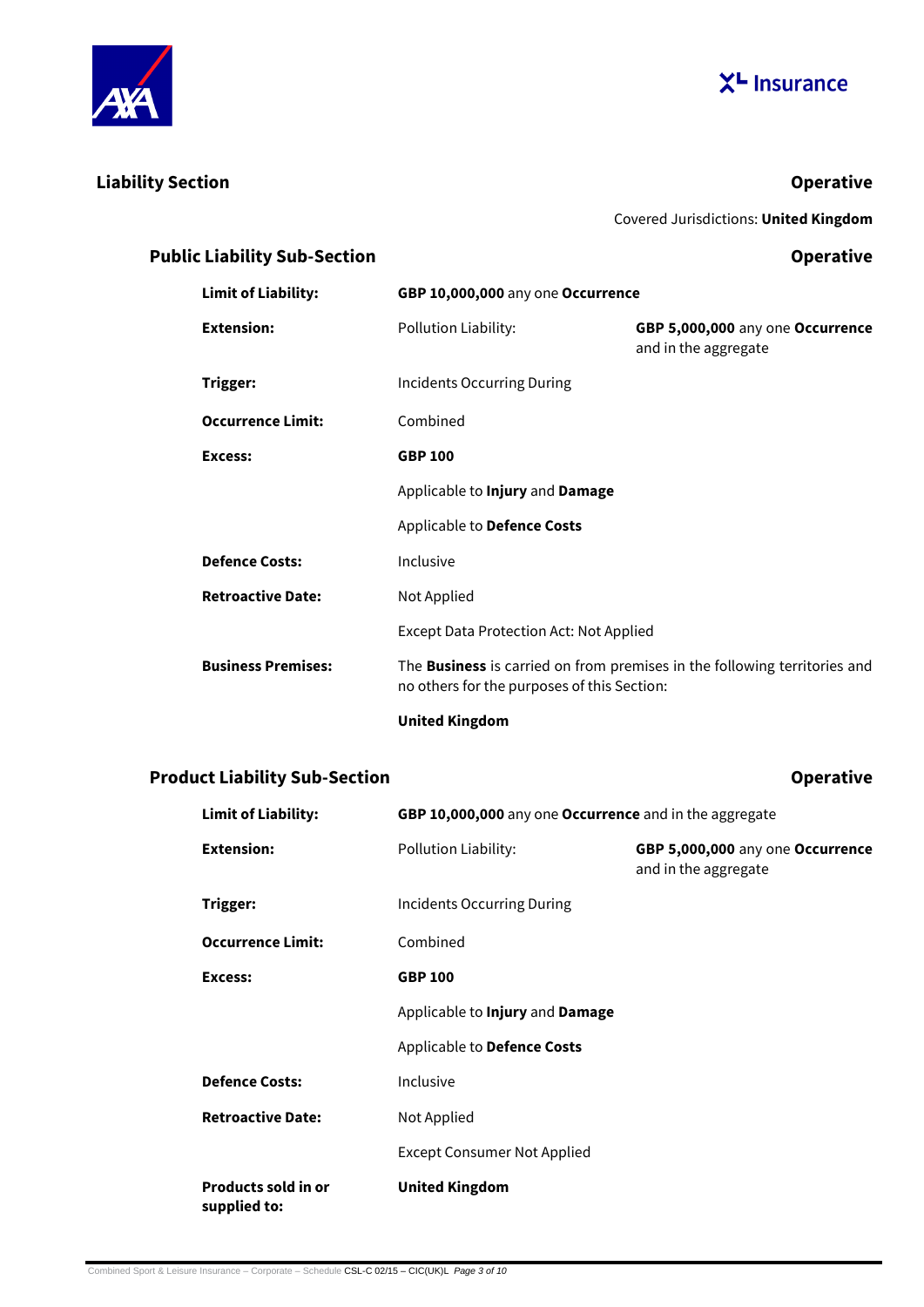



### **Employers' Liability Sub-Section Contract Contract Contract Contract Contract Contract Contract Contract Contract Contract Contract Contract Contract Contract Contract Contract Contract Contract Contract Contract Contra**

| <b>Limit of Liability:</b>    | GBP 10,000,000 any one Occurrence<br>Subject to the following sub-limits which shall be part of and not in<br>addition to the above limit: |                                  |
|-------------------------------|--------------------------------------------------------------------------------------------------------------------------------------------|----------------------------------|
|                               |                                                                                                                                            |                                  |
|                               | Terrorism:                                                                                                                                 | GBP 5,000,000 any one Occurrence |
|                               | Asbestos:                                                                                                                                  | GBP 5,000,000 any one Occurrence |
| Trigger:                      | <b>Injury</b> Caused During                                                                                                                |                                  |
| <b>Occurrence Limit:</b>      | Protected                                                                                                                                  |                                  |
| <b>Defence Costs:</b>         | Inclusive                                                                                                                                  |                                  |
| <b>Covered Jurisdictions:</b> | <b>United Kingdom</b>                                                                                                                      |                                  |

### **Professional Liability Sub-Section Operative**

| <b>Limit of Liability:</b> | GBP 5,000,000 any one Occurrence and in the aggregate |                                                                       |
|----------------------------|-------------------------------------------------------|-----------------------------------------------------------------------|
|                            | addition to the above limit:                          | Subject to the following sub-limits which shall be part of and not in |
|                            | Breach of Confidentiality:                            | GBP 100,000 any one Occurrence<br>and in the aggregate                |
|                            |                                                       | <b>Excess: Nil</b>                                                    |
|                            | Breach of Copyright:                                  | GBP 100,000 any one Occurrence<br>and in the aggregate                |
|                            |                                                       | Excess: Nil                                                           |
|                            | Libel and Slander:                                    | GBP 250,000 any one Occurrence<br>and in the aggregate                |
|                            |                                                       | Excess: Nil                                                           |
| Trigger:                   | Claims Made and Notified - Reporting Period 60 Days   |                                                                       |
| <b>Occurrence Limit:</b>   | Combined                                              |                                                                       |
| Excess:                    | <b>GBP 100</b>                                        |                                                                       |
|                            | Applicable to Defence Costs                           |                                                                       |
| <b>Defence Costs:</b>      | Inclusive                                             |                                                                       |
| <b>Retroactive Date:</b>   | 29th May 2017                                         |                                                                       |
|                            | <b>Except Data Protection: Not Applied</b>            |                                                                       |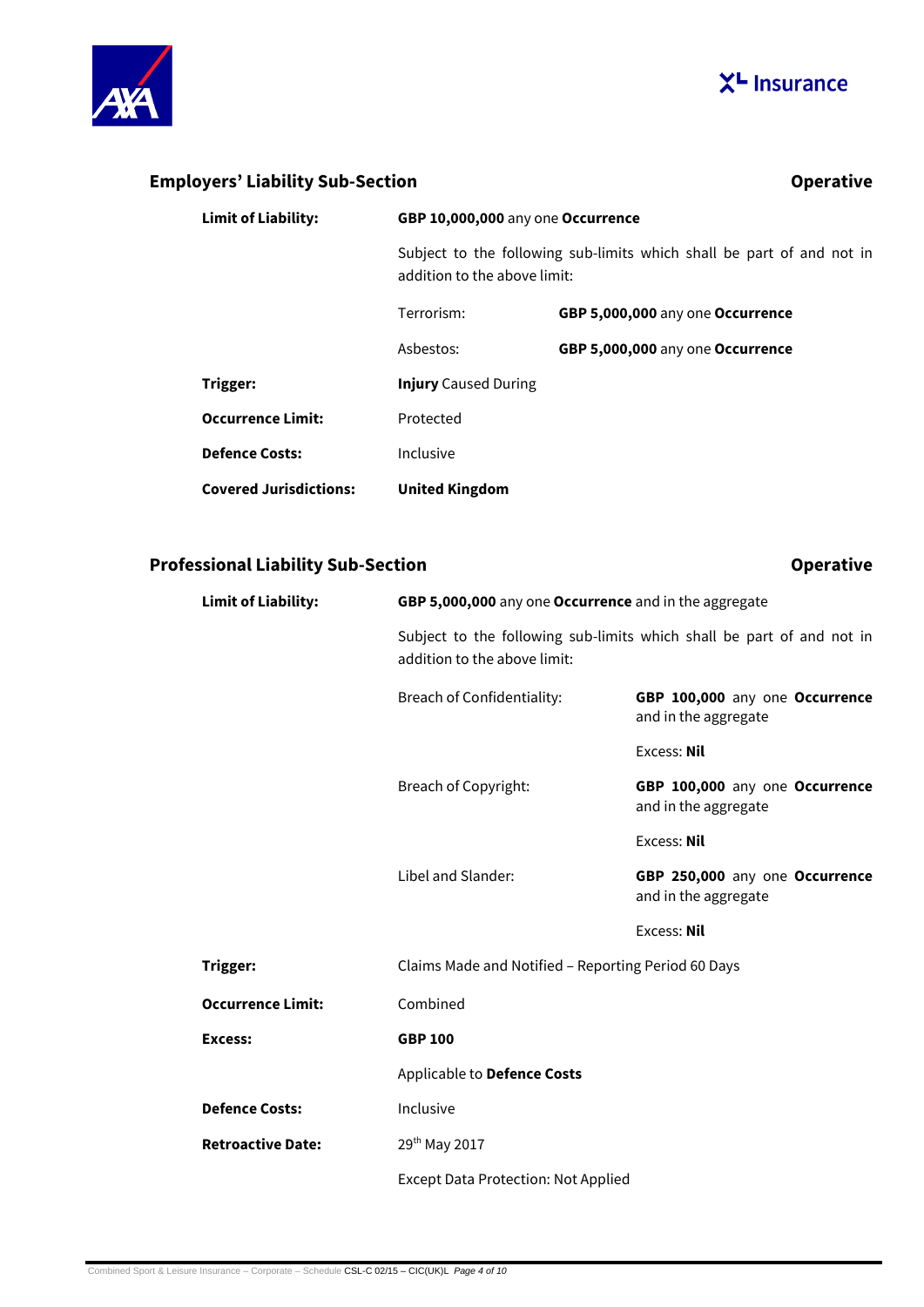



#### **Premium**

| <b>Total Premium</b>                                     | <b>GBP</b> |
|----------------------------------------------------------|------------|
| STB Policy Fee                                           | <b>GBP</b> |
| Insurance Premium Tax at 12%                             | <b>GBP</b> |
| "All Risks" Equipment                                    | <b>GBP</b> |
| <b>Employers Liability</b>                               | <b>GBP</b> |
| Public/Products Liability & Professional Indemnity/Abuse | <b>GBP</b> |

#### **Notification of Claims and Circumstances to:**

AXA XL Crisis Management 20 Gracechurch Street London EC3V 0BG

E-mail: [James.Good@axaxl.com](mailto:James.Good@axaxl.com)

[Jonathan.Kelly@axaxl.com](mailto:Jonathan.Kelly@axaxl.com)

**Signature:**

**Date of Issue: 21**.05.2021

This document has been issued by STB Insurance Brokers under authority from XL Catlin Insurance Company UK Limited.

STB Insurance Brokers is a trading name of Pulse Insurance Limited Authorised & Regulated by the Financial Conduct Authority for non-investment insurances (FCA Register No. 308626). STB Insurance Brokers, Jonathan Scott Hall, Thorpe Road, Norwich, Norfolk, NR1 1UH Tel: 01603 626904 Web: [www.stbinsurance.co.uk](http://www.stbinsurance.co.uk/) Registered in England & Wales No. 3492137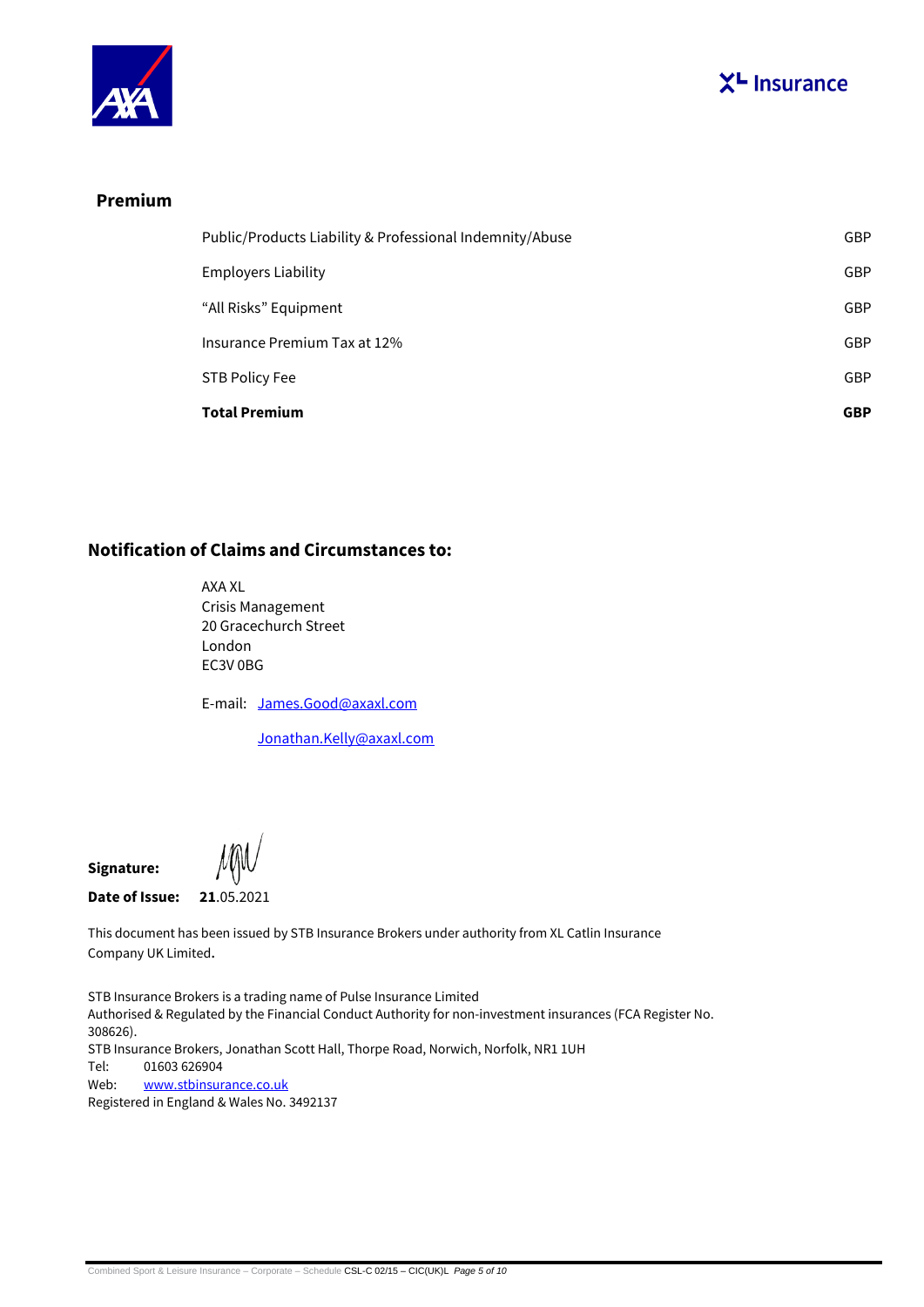



### **Endorsements**

### **Abuse Extension – Claims Made**

Other than in accordance with the terms of this extension, there shall be no cover under this policy or any endorsement thereto for loss, damage, liability, cost or expense arising out of or relating to actual or alleged physical, sexual or psychological abuse of any person or the failure to prevent the same.

#### (a) **Cover**

Subject to all the terms and conditions of this policy (including the exclusions applicable to the Liability Sub-Sections), cover is extended under the Public Liability Sub-Section to include cover for all sums which the **Insured** is legally liable to pay as damages (including claimants' costs, fees and expenses) for **Injury** in the conduct of the **Business** which arises from the physical, sexual or psychological abuse of any person (or the failure to prevent the same) happening in the **United Kingdom**, provided that the liability arises from **Claims**:

- (i) made against the **Insured** in the **United Kingdom**;
- (ii) first made against the **Insured** during the **Period of Insurance**; and
- (iii) in respect of abuse, or failure to prevent the same, happening after the Abuse Prior Acts Date and before the end of the **Period of Insurance**.

The Abuse Prior Acts Date is 29<sup>th</sup> May 2017

The **Insurer** will also pay **Defence Costs**, provided that the **Insurer** shall not be liable for any fines or penalties imposed as a consequence of any **Claim**, suit or proceedings. **Defence Costs** will be payable as part of, not in addition to the Limit of Liability under this Extension.

#### (b) **Limit of Liability and Excess**

The Limit of Liability under this extension shall be **GBP 500,000** any one **Occurrence** and in the aggregate for the **Period of Insurance**. The **Excess** for this extension shall be **GBP 100.00**.

#### (c) **Special Condition**

The **Insurer** shall have no liability under this extension unless the **Insured** has complied with all applicable laws and regulations (including those relating to the employment and supervision of staff and the carrying out of CRB, DBS and SCRO checks) and taken all other reasonable steps to prevent abuse.

#### (d) **Special Exclusions**

- (i) There shall be no cover under this extension for any person who commits, condones or ignores abuse.
- (ii) This policy does not apply to or include cover for or arising out of or relating to criminal investigations or inquiries relating to abuse.
- (iii) There shall be no cover under this extension for any **Claim** based upon or arising out of any **Occurrence** or circumstance likely to give rise to a **Claim** of which the **Insured** had knowledge (or otherwise had a reasonable basis to anticipate might result in a **Claim**) prior to the earlier of: (1) the inception of this policy; or (2) the inception date of the first coverage of this type the **Insurer** has issued to the **Insured**, provided that the **Insurer** has written continuous coverage for the **Insured** from such date to the inception date of this policy.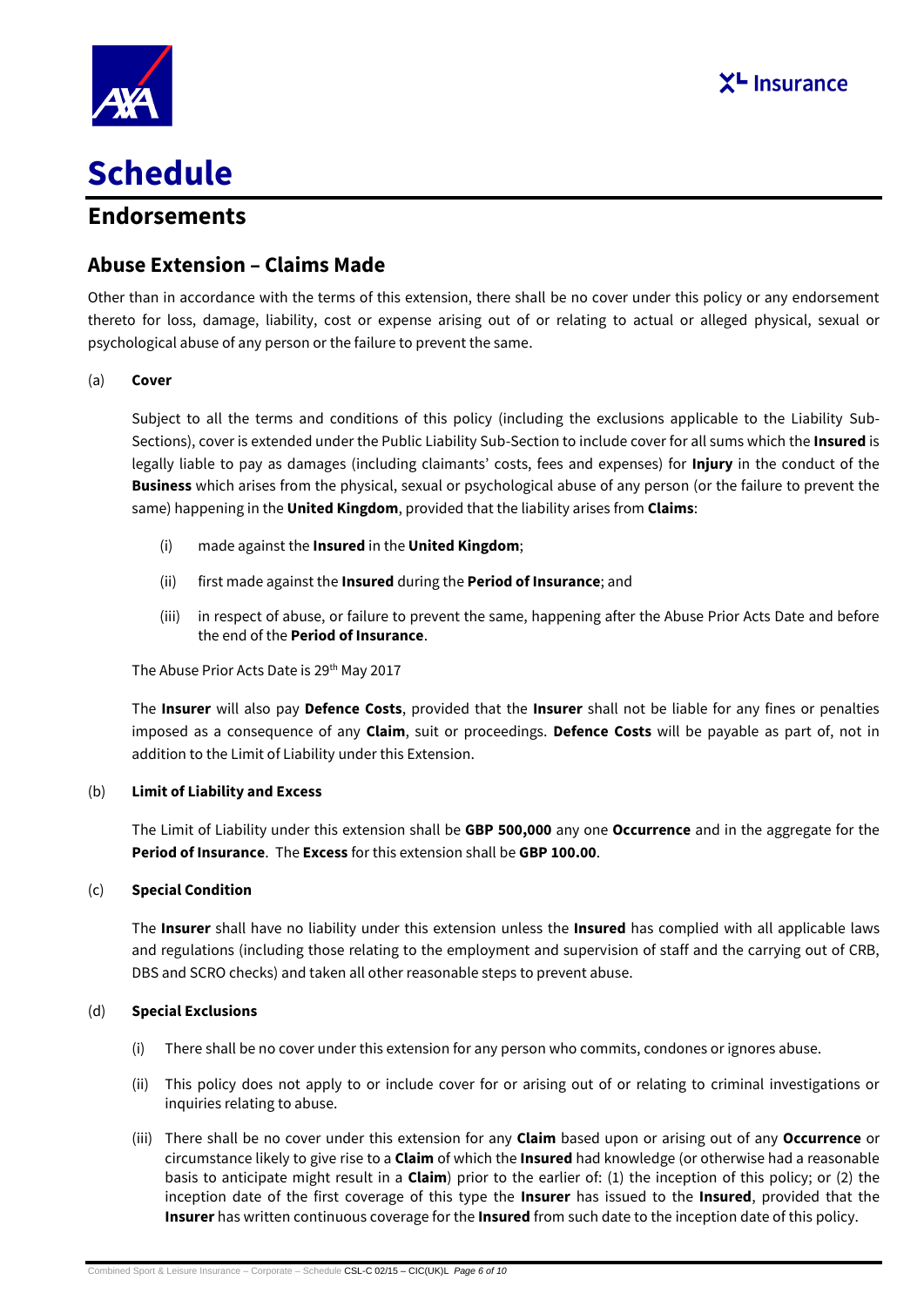



### **Endorsements**

### **ADDITIONAL CONDITIONS:**

Cover under all individual policy Sub-Sections is subject to the following additional conditions:

- 1. No one shall be allowed to participate whilst under the influence of alcohol or drugs;
- 2. No one shall be allowed to participate against medical advice;
- 3. any additional activities provided on a direct or sub-contracted basis are referred to insurers for prior approval;
- 4. a qualified First Aider is present at all times;
- 5. All Instructors must be DBS (or National Equivalent) Certified & hold a valid First Aid Certificate
- 6. Assistant Instructors are only covered by the Instructors policy if a fully qualified, insured Instructor is supervising the session at all times;
- 7. The Instructor/Student ratio must not exceed 1:20 for Adult Sessions and 1:10 for children under 8 years of age, unless otherwise agreed with Underwriters.
- 8. Suitable Personal Protective Equipment is worn when required.
- 9. All apparatus & equipment is regularly checked with any defects found being rectified prior to further use. Checks and finding are to be recorded.
- 10. All apparatus & equipment is used & maintained in accordance with manufacturers recommendations.
- 11. It is Expected that insured instructors obtain a BCCMA level 2 Coaching qualification or equivalent as agreed by BCCMA or underwriters

The following must be in place for the **Abuse Cover** to be valid:

- Written Policy on the Protection of Children & Vulnerable Adults;
- Written Anti-Bullying Policy;
- Documented Instructions to Coaches/Instructors/Team Officials on the protection of Children or Vulnerable Adults;
- Written Instructions on managing behaviour & acceptable restraint;
- A documented method to ensure continued compliance with regulations & guidance on the protection of Children & Vulnerable Adults.

In the event of breach of the above Additional Condition(s), **We** shall have no liability under this policy, unless **You** show that non-compliance with this condition could not have increased the risk of the loss which actually occurred in the circumstances in which it occurred.

#### **Student Public Liability Insurance:**

It is noted and agreed that the Public Liability limit of indemnity for students is £5,000,000 any one occurrence.

#### **Period of Insurance: 1st May 2021 to 30th April 2022**

It is noted and agreed that premiums are declared on a monthly declaration basis with the declared Instructor/Member attaching to the policy for a 12 month period from the date of their declaration.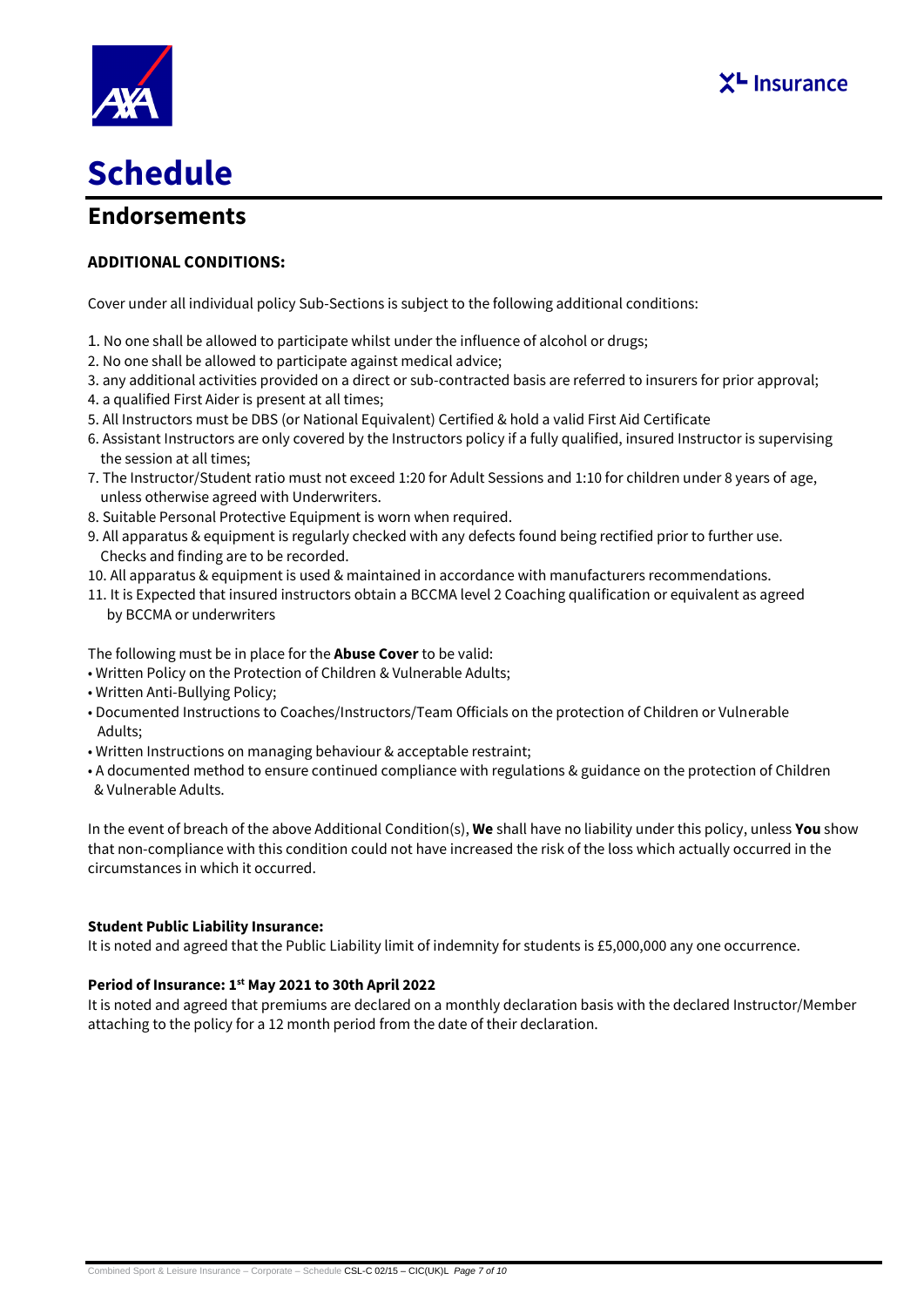



#### **MAIN EXCLUSIONS:**

- 1. Excluding injury or damage caused by or arising from any Treatment given by or on behalf of the insured (except Emergency Aid administered by a qualified First Aider).
- 2. Excluding Participant to Participant liability.
- 3. Excluding all activities other than those disclosed to Underwriters.
- 4. Excluding the use of all live/sharp blades
- 5. Coronavirus Absolute Exclusion

Notwithstanding any other provision (including any communicable disease extension), no cover is provided under this policy for any claim, loss, cost or expense of whatever nature directly or indirectly arising out of, contributed to by or resulting from coronavirus disease (COVID-19), severe acute respiratory syndrome coronavirus 2 (SARS-CoV-2), or any mutation or variation thereof.

This exclusion also applies to any claim, loss, cost or expense of whatever nature directly or indirectly arising out of, contributed to by or resulting from:

- (i) any fear or threat (whether actual or perceived) of; or
- (ii) any action taken in controlling, preventing, suppressing or in any way relating to any outbreak of;

coronavirus disease (COVID-19), severe acute respiratory syndrome coronavirus 2 (SARS-CoV-2), or any mutation or variation thereof.

#### **NOTE:**

#### **Participant to Participant v Member to Member Insurance.**

Under the PL/PI Insurance are Clubs and Members covered for Participant to Participant Liability and/or Member to Member Liability and what is the difference?

#### **Participant to Participant:**

The policy excludes any Personal Injury caused and/or contributed to, by any participant in a bout, sparring or any other contact situation, to another participant.

Participant to Participant is the Liability of one Participant to another e.g. a Participant injures an opponent in a bout, sparring or contact situation and as a result, the opponent brings an action against them. This is NOT covered.

#### **Member to Member:**

A Member is defined as any member, temporary player or other person actively engaged in and appropriately registered for the purpose of taking part in the insured martial art.

Member to Member cover is the liability of one Member to another Member, when they are NOT participating in a contact situation within the insured martial art e.g. a member accidentally shuts another member's fingers in the door of the dressing room*.*

#### So, in summary, **Member to Member** Liability **is covered** but **Participant to Participant** Liability **is excluded**.

Whilst Participant to Participant liability is specifically excluded, an injured opponent still has the opportunity to bring an action against the Club and/or an Instructor at the Club, in a bid to secure compensation for his/her injuries, however, in order to be successful they must provide proof that their injury was caused as a result of a negligent act by the Club and/or Instructor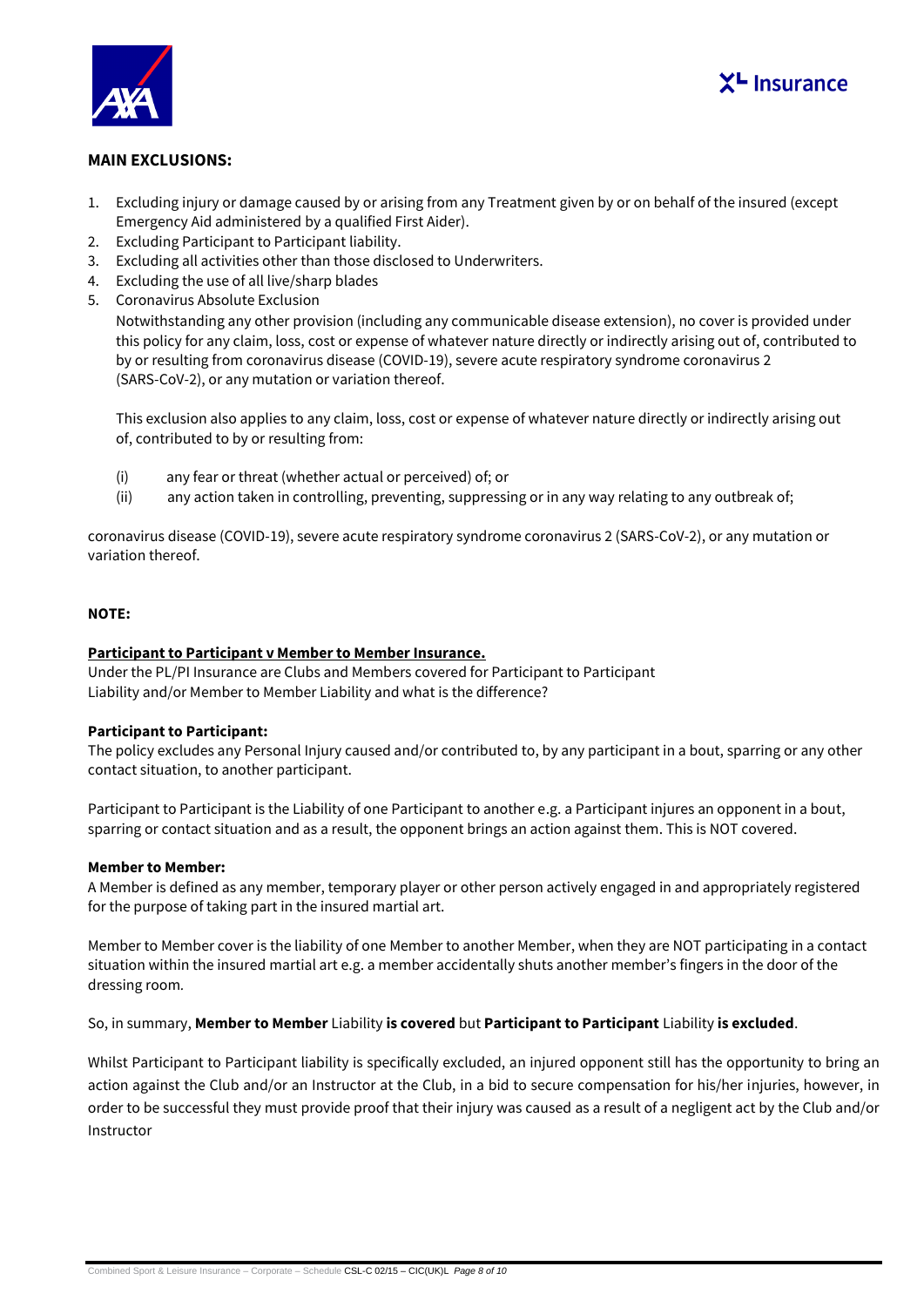